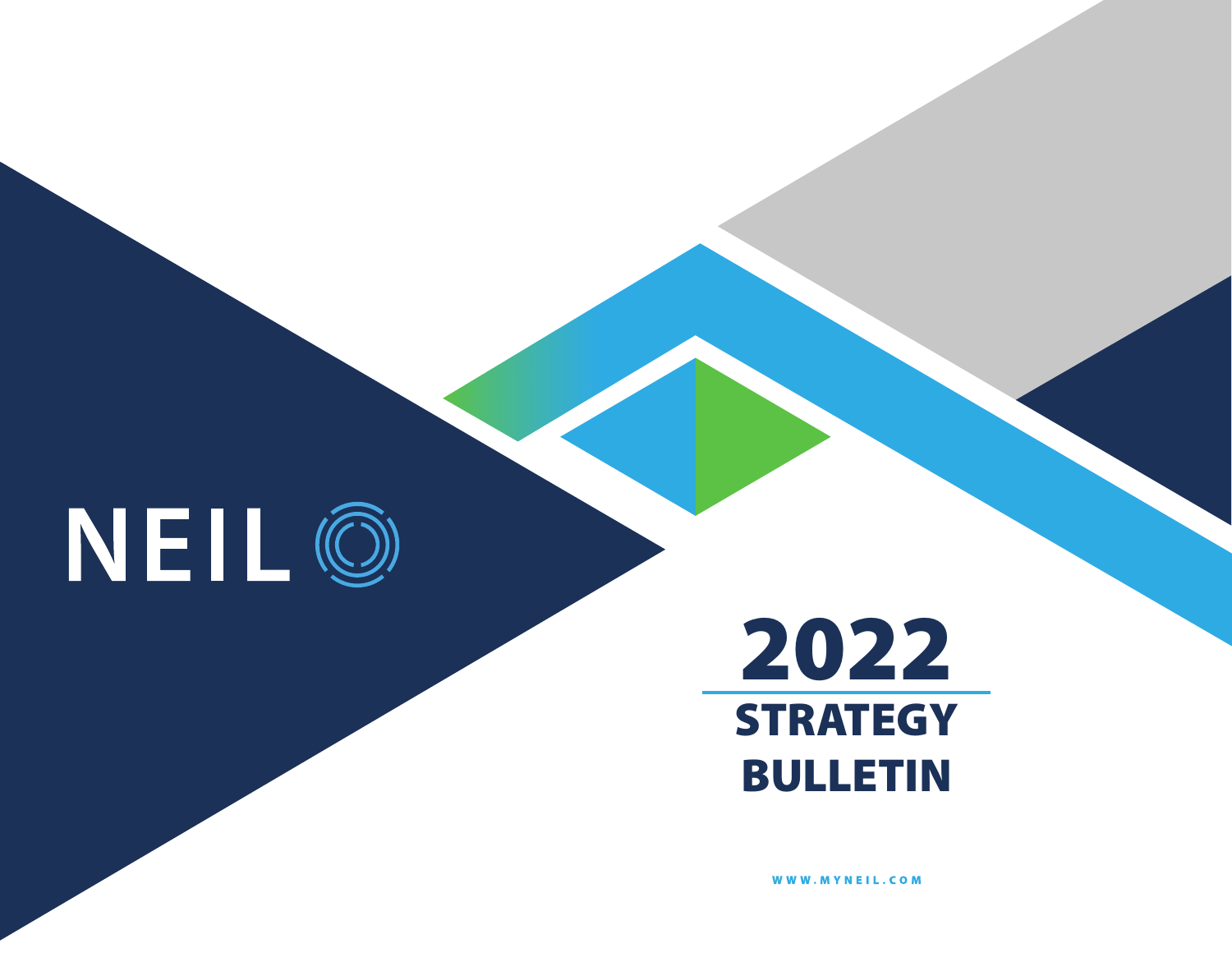#### **Opening Message From Our CEO**

In 2023, Nuclear Electric Insurance Limited ("NEIL") will reach a significant milestone, 50 years of operation since Nuclear Mutual Limited's formation. Over the decades, the nuclear industry has successfully navigated challenges and accomplished significant advancements domestically and across the globe. Throughout, NEIL has adjusted its products and services to respond to our Members' changing needs. In 2016, we completed a strategy update that renewed our commitment to serving our Members and advancing our value proposition. One clear directive from that effort was to identify and implement more efficient and cost-effective risk transfer options for our Members, laying the groundwork for where we are today.

Energy consumption in the United States is projected to grow steadily over the next thirty years, with the need for added generation climbing year-over-year. Projections identify renewables as the main source of new generation, with nuclear power, absent external catalysts, declining in its share of the U.S. energy market by 2050. Global forecasts also show a steady growth in the energy sector, with generating capacity more than doubling by 2050. Nuclear generation capacity is expected to increase over this time, but its share of the overall energy mix looks to remain flat or decrease marginally and that growth is likely to occur outside the U.S., Belgium, and Spain.

However, recent recognition of nuclear power as a critical component to achieving decarbonization goals is producing renewed enthusiasm for nuclear and presents opportunity for NEIL and its Members. While the headwinds for new nuclear power remain fluid, the serious consideration it is being given as a replacement for fossil fuel plant retirements and a renewed commitment to preserving the existing U.S. fleet are encouraging. The lower cost, scalability, and time to construct Small Modular Reactors ("SMR's") are attributes that support a strong case for the role nuclear can play in meeting future clean energy demand. We remain optimistic about this trend and that legislative and public support for nuclear will continue to gain momentum in the future. NEIL's strategic planning effort considered multiple scenarios in assessing the road ahead for nuclear to ensure we maintain the financial strength and flexibility to sustain our commitment to our nuclear core mission.

Given this backdrop, combined with the commercial insurance industry's current landscape and our Members' desire for NEIL to be more active in support of their specialty lines insurance needs, we engaged in a Strategy Review that examined NEIL's future as an ongoing insurance partner for our Members. In December 2020, we took an important step that became an integral component of our strategy - forming Cedar Hamilton Limited to directly support our Members' specialty insurance needs. A substantive focus of the Strategy Review was to develop a comprehensive plan to foster Cedar Hamilton in becoming a valuable risk transfer solution for our Members.

The following pages highlight key considerations that will inform our Company's strategic direction for the next five years. As we navigate through the Strategic Plan, we will regularly update the Members and secure their input on key aspects of the direction of our strategic decisions.

Knee

President & Chief Executive Officer Bruce Sassi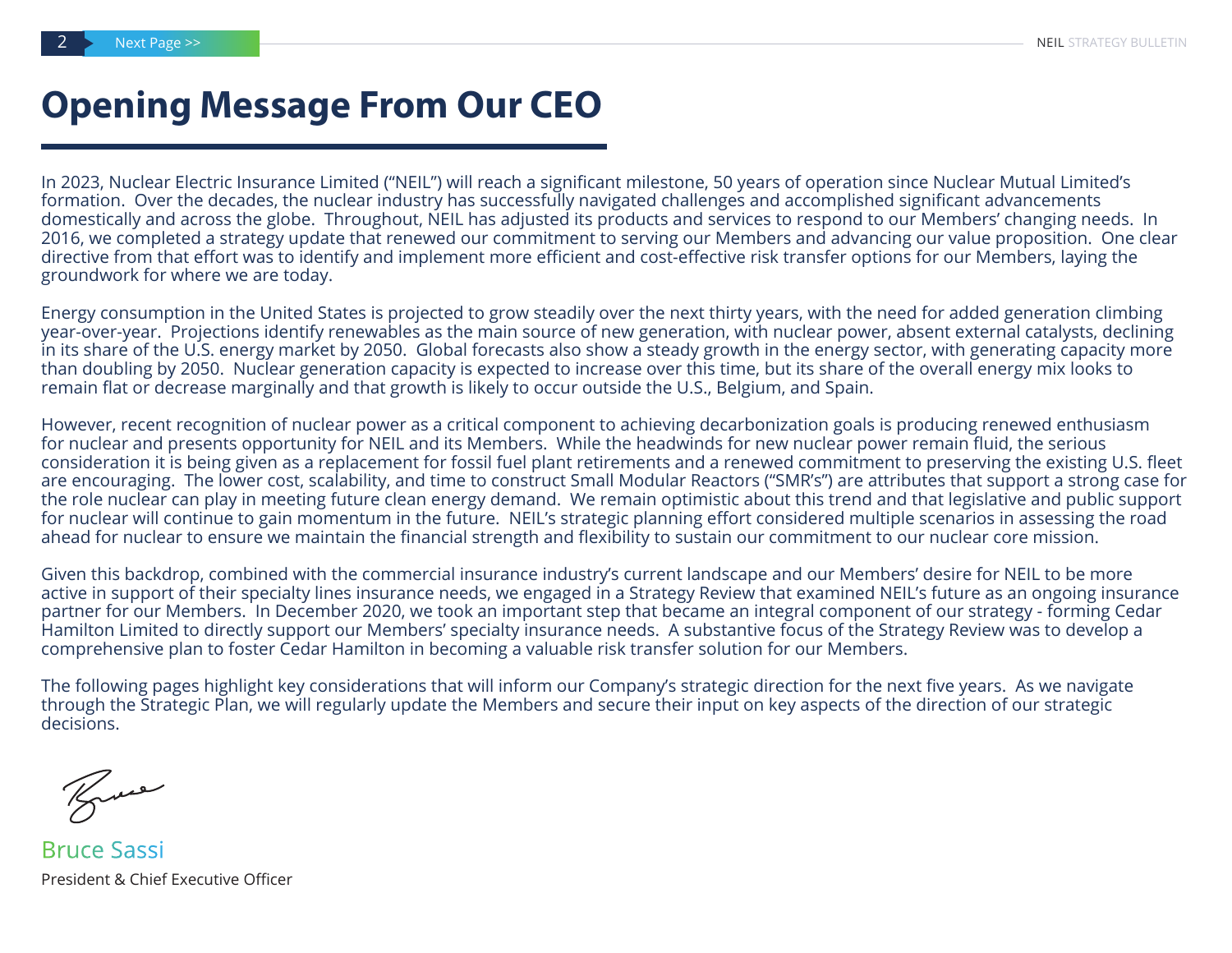### **Understanding the Evolving Nuclear Landscape**

NEIL's core business is, and will remain, to provide critical property and accidental outage coverage for the nuclear power stations we insure through NEIL and NEIL Overseas. However, we need to plan now for the anticipated changes to the nuclear energy environment to ensure we are well positioned to evolve with it.



The above graphic projects the number of NEIL Member companies related to an operational site and the associated premium receipts over the next 25 years. An inflection point occurs when specialty lines premiums are expected to exceed nuclear premiums. Based on current assumptions, this will occur sometime between 2040 and 2045. It is important to note that future developments, such as second license renewal, political support for nuclear through clean energy legislation and incentives, and the introduction of SMR's and Advanced Reactor Technology , could positively impact the nuclear industry and our outlook.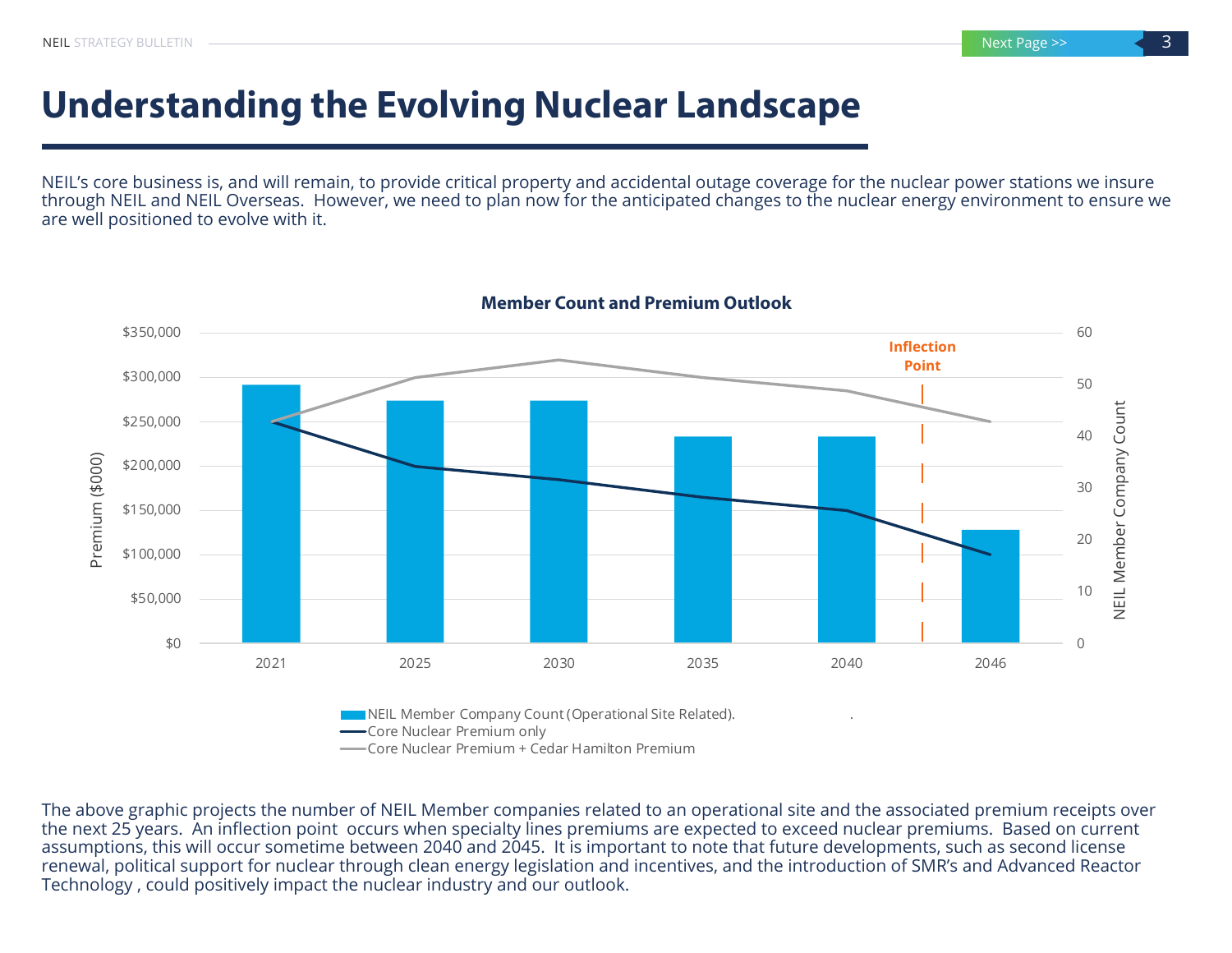To ensure we maintain alignment with Members and the nuclear industry, we continue to closely monitor factors that can materially influence nuclear power's future.

Based on the current assessment, we established near and long-term Nuclear Program objectives:

**NEAR TERM**

Continue to **evaluate the Nuclear programs** to ensure **sustainability and breadth of coverage** afforded to Members

Continue to **support capacity** for **decommissioning** of retired plants

Opportunistically **expand NEIL's participation in non-member business** within our risk tolerance and regulatory constraints

**LONG TERM**

**Monitor Advanced Reactor** and **Small Modular Reactor Technologies**  as they become a viable option for commercial deployment

Review the nuclear landscape on a regular basis to ensure we are **aligned with the industry's trajectory, Member needs, and expectations**

Engage with the Advisory Committees to develop a **framework for considering acceptance of new Members**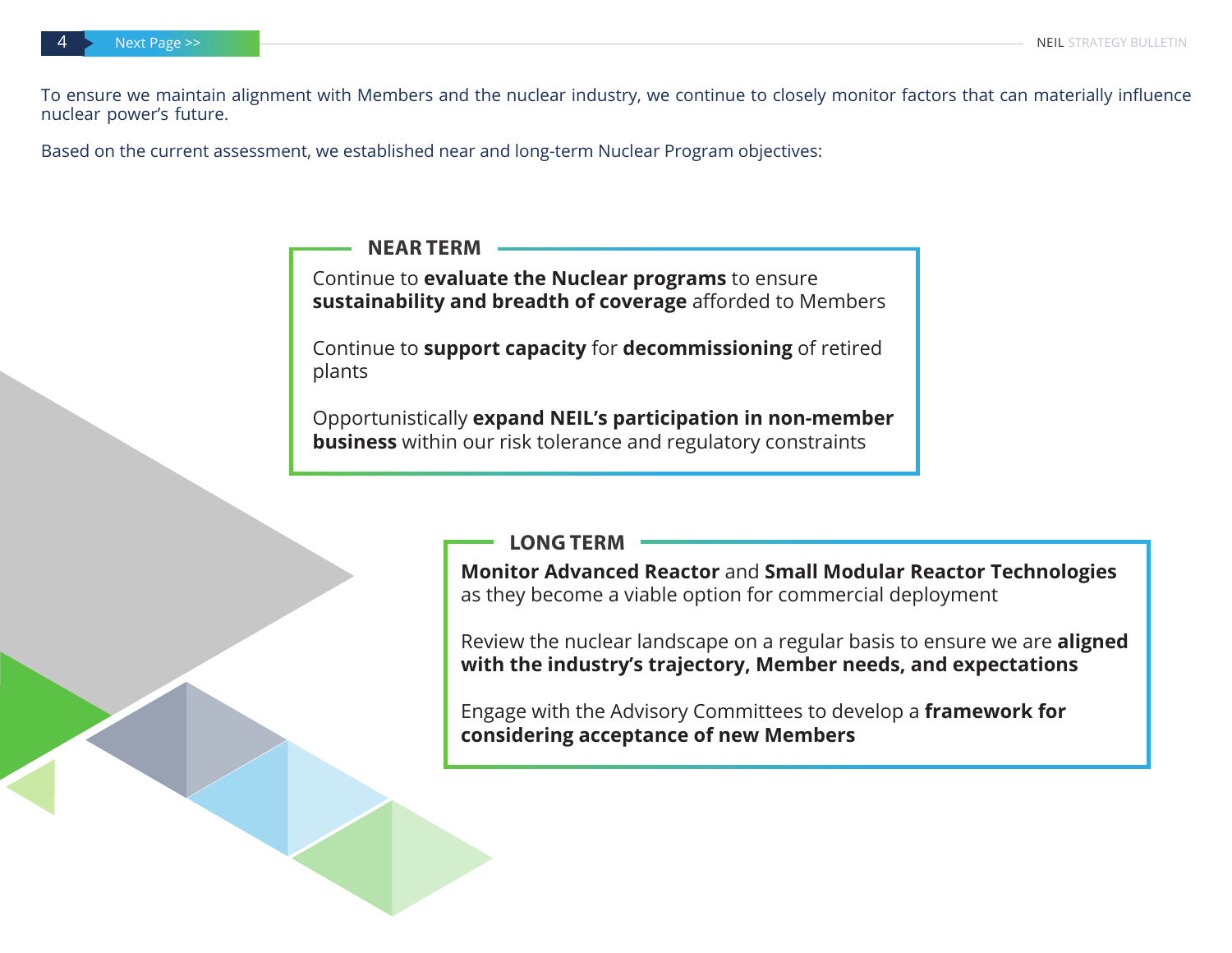#### **Expanding the Specialty Business**

The formation of Cedar Hamilton Limited marked a purposeful re-alignment of our support of the Members' specialty risks to provide a more efficient and direct source of insurance capacity. The response to Cedar Hamilton exceeded expectations and quickly had Members seeking additional capacity to support their specialty insurance needs. In its first year of operations, 90% of the Members utilized Cedar Hamilton capacity.

Our primary goal is for Cedar Hamilton to become a critical partner for our Members, providing specialty insurance leadership and risk management solutions. This will require a continuous and robust dialogue on existing and potential products and services. We created the Cedar Hamilton Risk Advisory Council to serve a critical role in planning the future strategic direction of Cedar Hamilton and our specialty insurance business.



#### **Member Specialty Program Utilization and Retention**

In building our specialty business, we will look to balance Member needs with sustainability and profitability. We will also develop a path for Cedar Hamilton to preserve its ability to meet evolving Member needs, which requires us to examine options that enable its growth within regulatory requirements. This includes exploring Membership expansion, increasing Cedar Hamilton's surplus, and monitoring our market position against peers.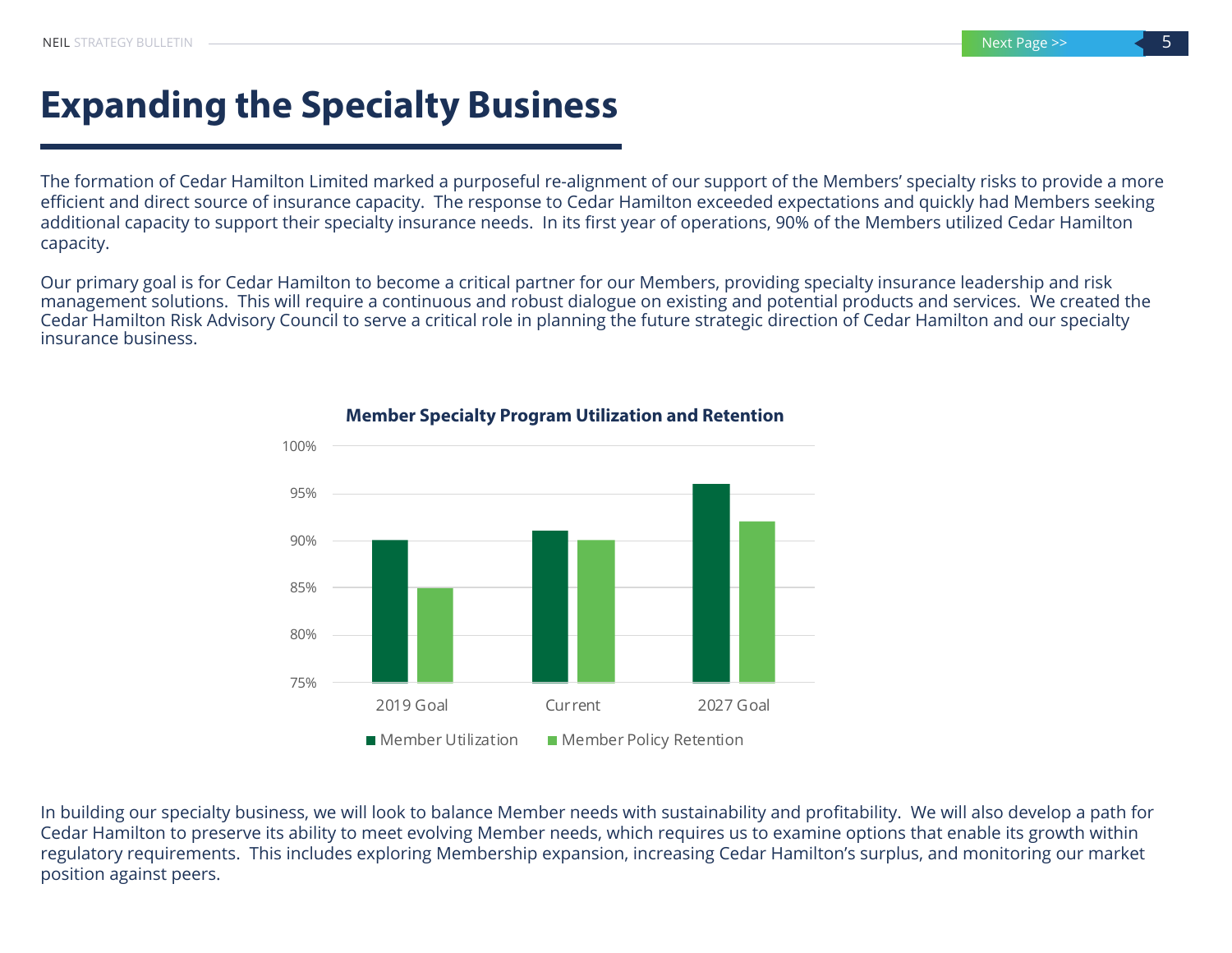# **Cedar**Hamilton

Our initial business priority for Cedar Hamilton is to ensure alignment with the Members' immediate growth opportunities and coverage needs. Moving forward, the focus will move to organically growing segments, including Excess Liability and support for renewables. Over time, we will work closely with our Members to refine our long-term strategic growth plan for Cedar Hamilton, ensuring it maintains the financial strength and optionality to evolve with the changing needs of our Members.

**Cedar Hamilton Gross Written Premium Projections**



Two critical components to ensuring Cedar Hamilton's business evolves with the Members' needs are feedback from the Membership through both the Cedar Hamilton Risk Advisory Council and NEIL Insurance Advisory Committee, and managing Cedar Hamilton's capital structure to support product demand and program sustainability. We will assess these components annually and, if warranted, target additional capital infusions to Cedar Hamilton, ensure an optimal reinsurance framework, and adjust program capacity in response to Member demand.

Through Cedar Hamilton and NEIL Overseas, NEIL has an opportunity to expand its product offerings and value-added services to its Members. While enthusiasm from the Membership regarding Cedar Hamilton has been overwhelmingly positive, we are aware of the sentiment that this new venture should not distract from NEIL's core nuclear mission and commit this will not happen.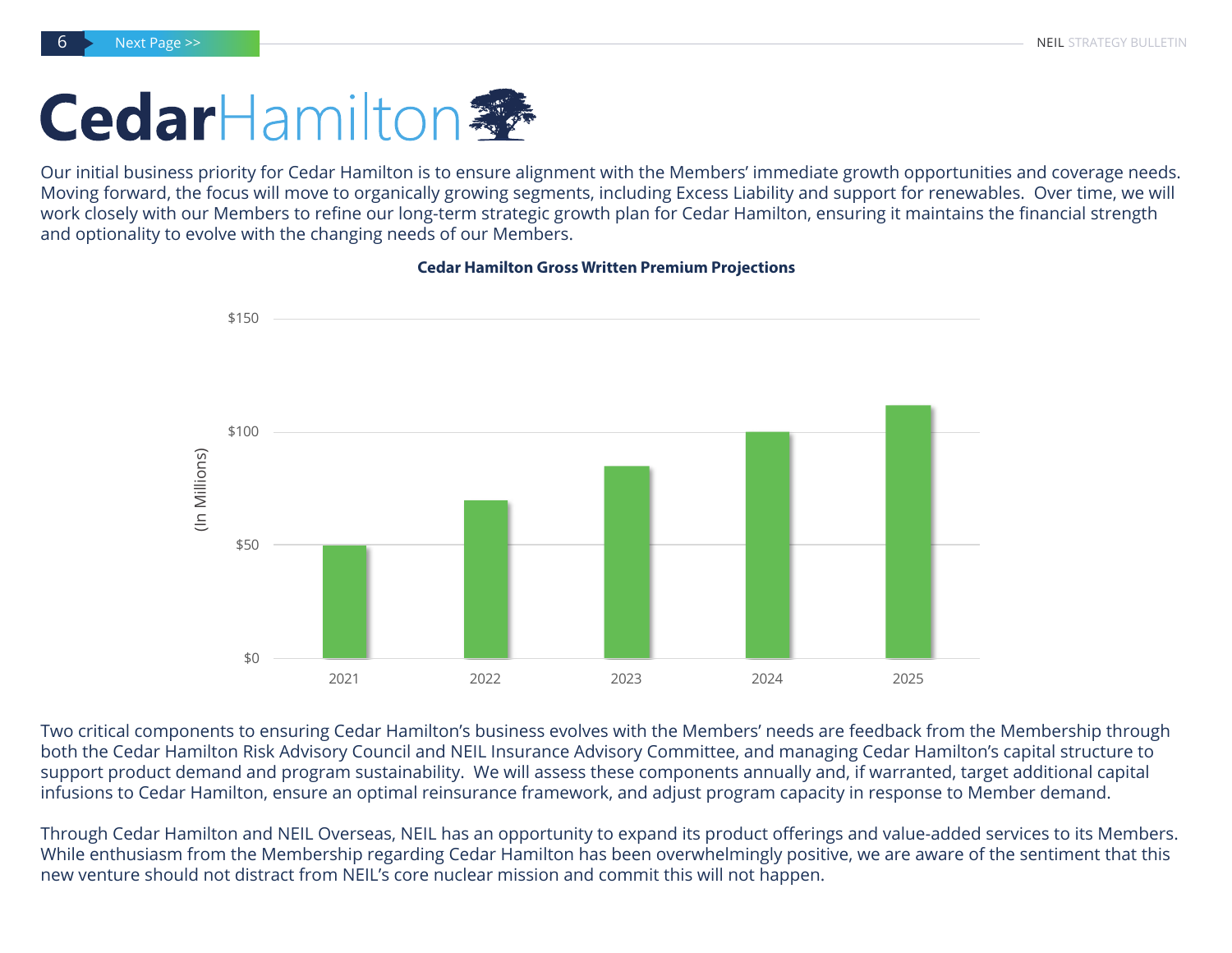## **Enabling Specialty Business for Success**

Our longer-term strategy includes the potential to expand NEIL's Membership base to allow other similar companies access to products and services from NEIL, NEIL Overseas, and Cedar Hamilton, but with Member equity in mind. We will explore this concept in detail with the Member Advisory Committees. NEIL Staff will work closely with a special committee of IAC, EAC, and LAC representatives to develop a framework and criteria for the assessment process. We will fully engage the Members to consider a proposed path forward, offer ample opportunities for dialogue, and provide updates on the committee's progress.

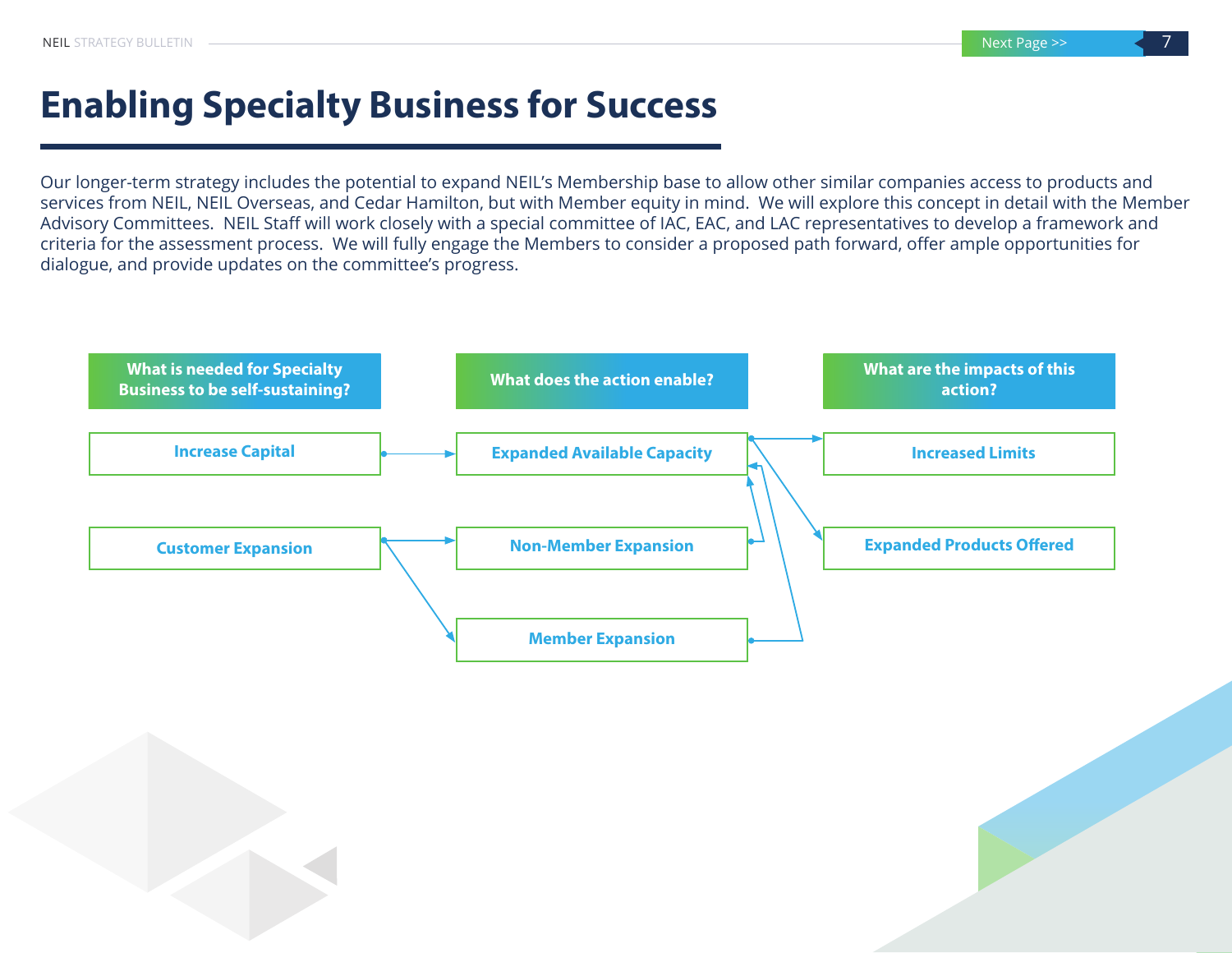#### **Capital Management and Enterprise Risk Management**

As our mix of insurance products grows and changes, we regularly evaluate our strategy pertaining to capital management and our enterprise risk management framework. We closely scrutinize key elements of both areas by utilizing industry best practices in assessments and stress testing, making any necessary adjustments to enhance alignment across the framework components. As part of the 2021 Strategy Review, we performed a comprehensive assessment of our Enterprise Risk Appetite Statements and Key Performance Indicators, Program-Level Risk Appetite Statements, and Key Risk Indicators for NEIL, NEIL Overseas, and Cedar Hamilton.



Moving forward, we will build upon our existing capital and portfolio modeling, and our monitoring practices, to support increasing regulatory and rating agency requirements, with an emphasis on alignment and integration across the NEIL Group companies.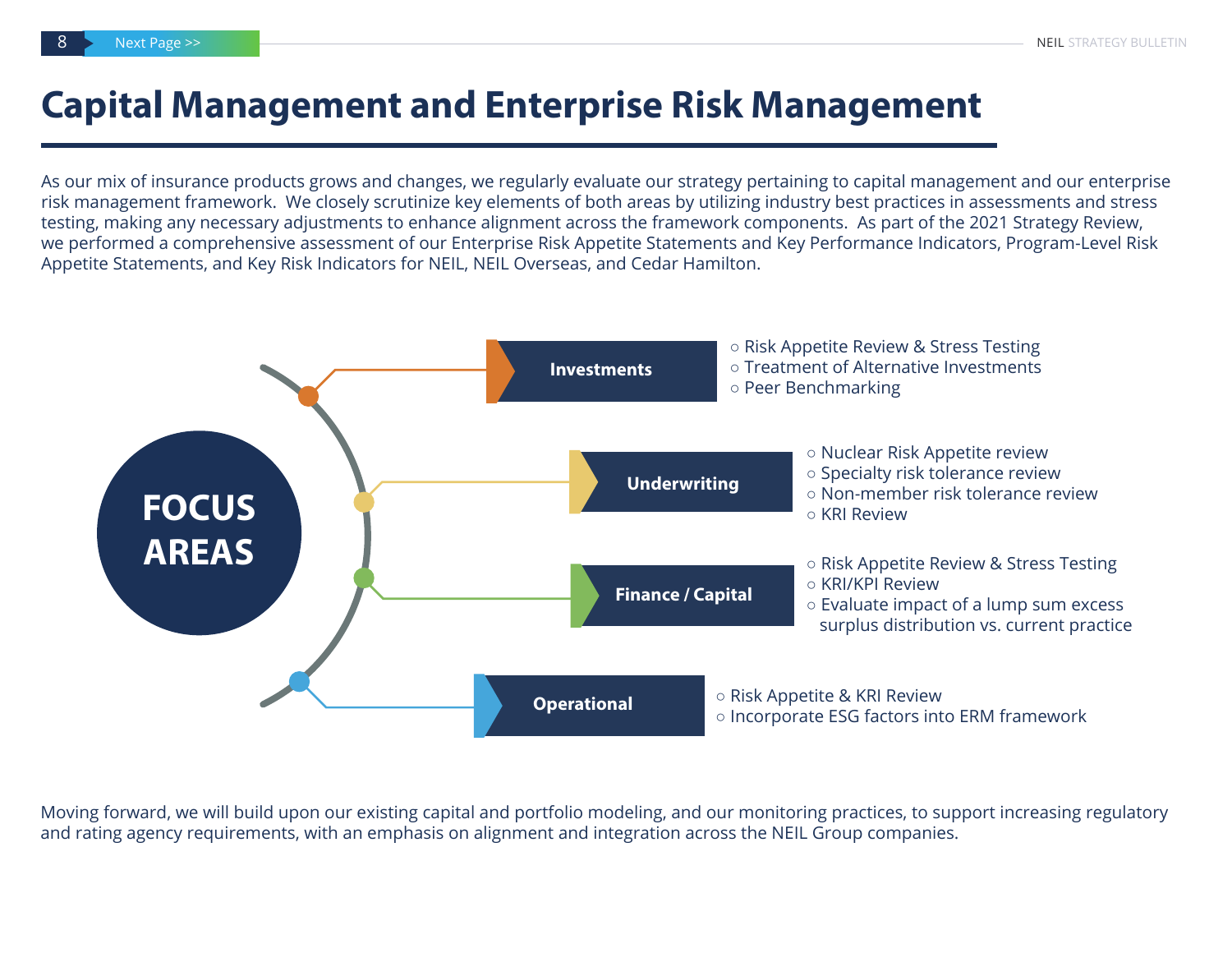#### **Member Engagement**

The Covid-19 pandemic presented challenges and required actions that may forever change how we conduct business and interact with our Members. As the post-pandemic "normal" takes shape, the Strategy Review presented an opportunity to gain important insights on ways to enhance Member engagement. We have accomplished a lot since our 2016 strategy update and will continue adapting our engagement activities to improve the benefits to our Members.

NEIL is a Member-first organization. We continuously re-evaluate Member needs to operate more efficiently and remain service-oriented. Moving forward we intend to enhance that role by acting as a thought leader to support the Members through the energy industry evolution. Our Members' changing risk profiles are an extension of our own. Understanding the risks our Members need to manage, and incorporating them into future planning and initiatives, is our commitment to support our Members across all energy sector operations. We will take the following actions to achieve this:

#### **KEY ACTION ITEMS**

Utilize our **Service Delivery Teams** to continue working with the Members to **assess areas for improved engagement**, incuding a **refreshed Memberfocused stewardship process**

**Implement initiatives**  intended to **improve efficiencies** and **cost savings for our Members**

Implement changes to our high-profile, large Member meetings, to **enhance engagement**, including the **Nuclear and Specialties Workshop** and **Plant Contact Workshop**

**Leverage technology**  solutions to **improve data exchanges** and **communication with Members**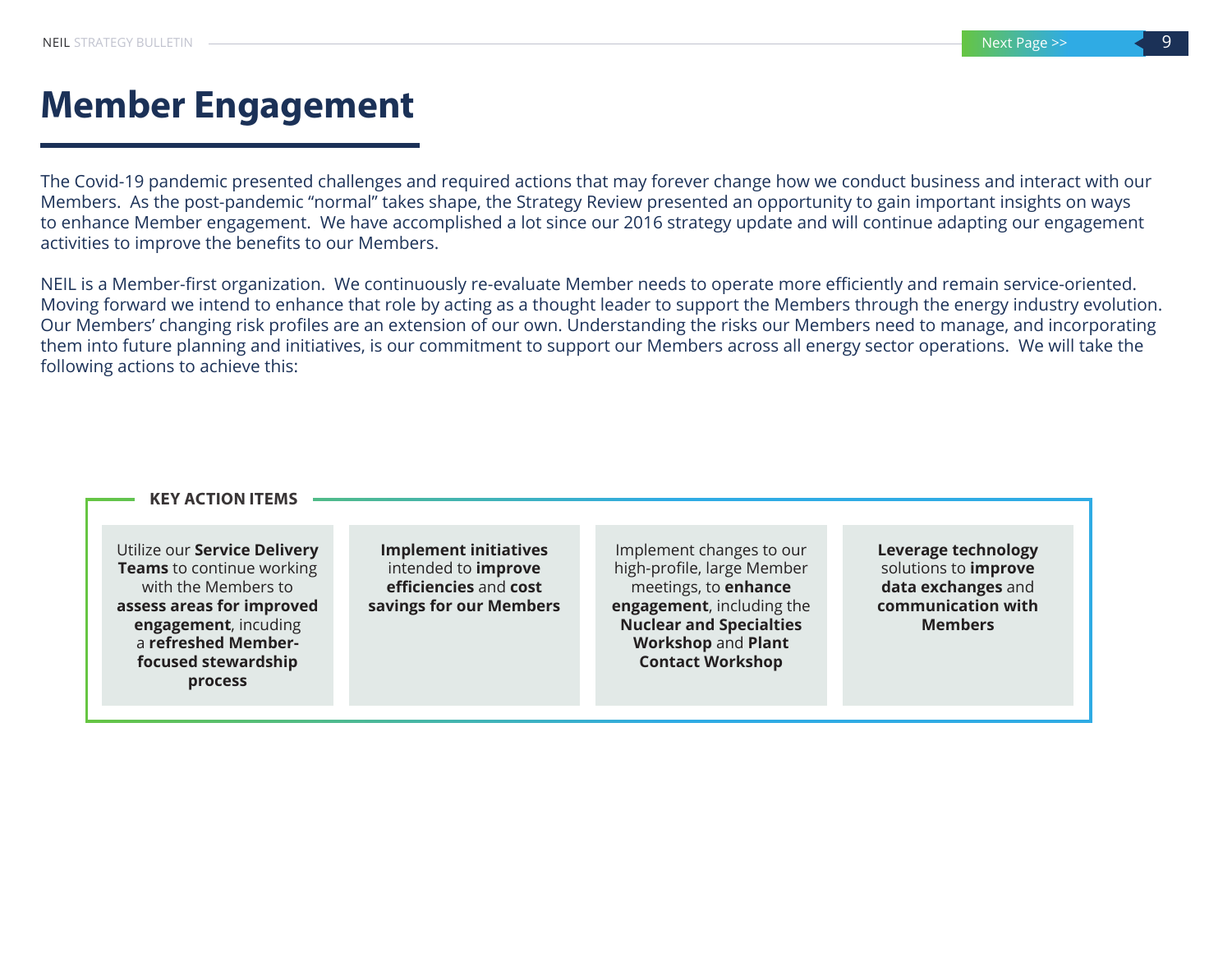#### **Our Culture**

Staff's successful integration of the operational changes made in response to the pandemic brought about one of the most impactful changes experienced at NEIL – the decision to remain in a remote-first work environment. This change presents significant opportunities for our future but requires us to carefully consider its cultural impact and how we interact with one another. We continue to focus on employee engagement and inclusion. We will look to convene our Staff for focused interactions, such as all hands meetings, departmental training, leadership team planning meetings, and Member engagement opportunities.

Our goal is to ensure we maintain and enhance a culture that fosters inclusiveness, and an environment that embraces teamwork, internalizes accountability, and strives for excellence.

#### **Environmental, Social, and Governance ("ESG") Principles**

We carefully considered ESG criteria within our operating framework. We view ESG as a continuous process of aligning operations and controls with our values as a company, and continue to monitor this developing corporate governance area. We offer the following observations but will revisit and revise the ESG framework to meet stakeholder expectations.

n O n



- ▶ NEIL plays a role in supporting our Members' objectives of safe, clean, reliable, and affordable energy
- While we have no explicit restrictions **►** on Underwriting or Investments, we will monitor the ESG policies of our investment managers and insurance relationships to ensure alignment
- We are strongly committed to diversity, **► ►** equity, inclusion, and community service
- We have, and continue to focus on, **►** diversity in our recruiting and hiring, and Board and Advisory Committee representation



- ▶ We maintain a transparent and robust Compliance and Controls framework
- We maintain a framework for risk **►**evaluation that is periodically reviewed with the Board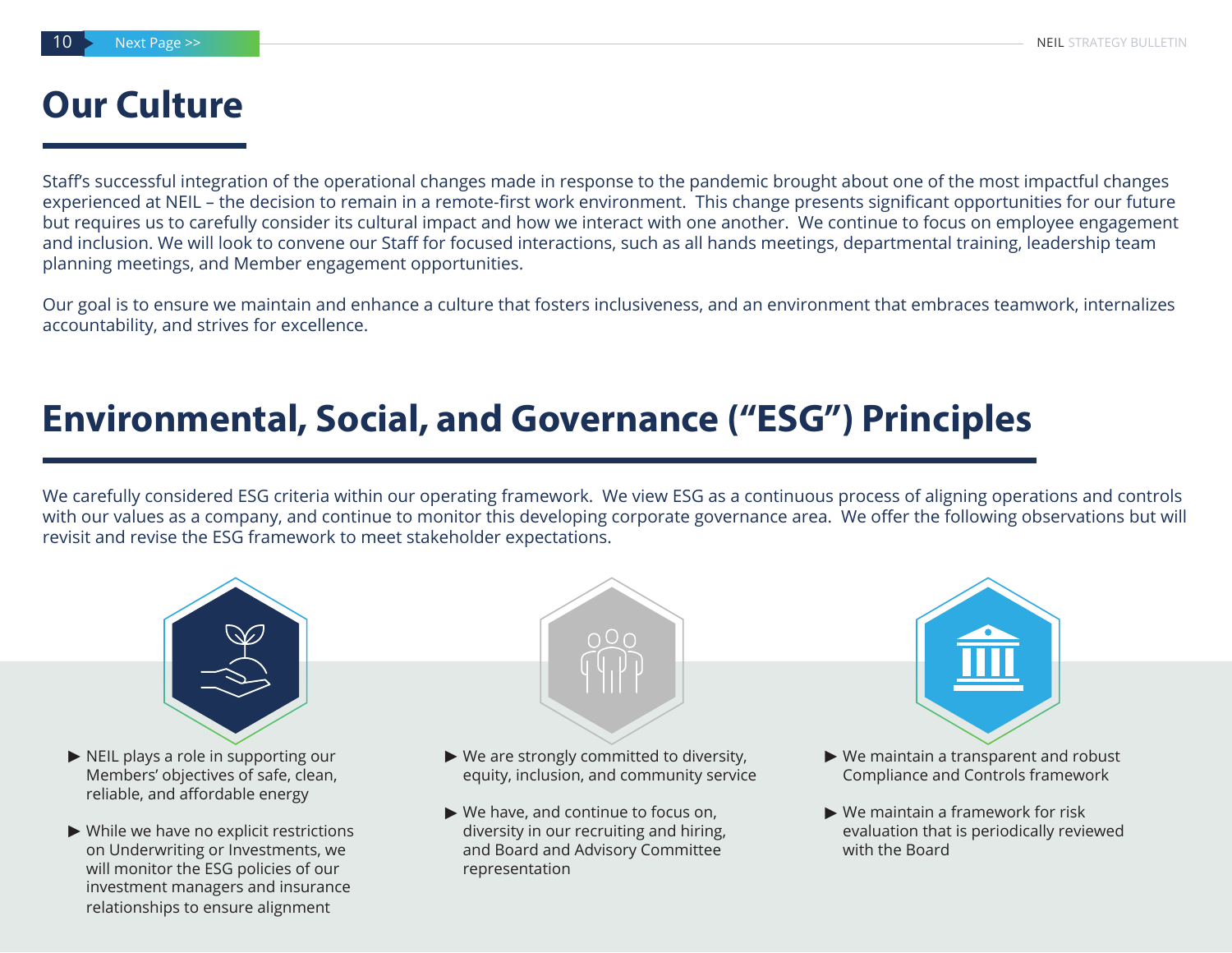### **Vision, Mission and Guiding Principles Refresh**

Our Vision, Mission, and Guiding Principles shape how we manage operations for our Members. Their importance to the organization means they should be periodically reviewed to confirm their relevance, the core message, and how they are communicated. During the Strategy Review, we assessed each component's applicability to where we see the Company in five years.

The core messages remain relevant, but a refresh of the language used to convey those messages was warranted. Each component should be succinct, relevant, relatable, have a degree of durability in a changing industry, and convey to Members, NEIL Staff, and other stakeholders, a clear sense of purpose. We believe the following updated statements accomplish that objective but retain the key concepts of what our Company strives to do for the Members.

*To serve our Members as the world class leader in nuclear power insurance,* **Vision** *loss prevention and utility industry risk transfer solutions.*

*Nuclear power is vital to ensuring the clean energy needs of tomorrow.* **Mission** *NEIL's Mission is to enable nuclear power through our commitment to:*

- *Our Members Delivering value by providing sustainable, cost effective and comprehensive*  **►**  *insurance coverage to our Members*
- *Self Determination Developing superior solutions hand in hand with our Members* **►**
- *Financial Strength Maintain resources to cover two policy limit losses* **►**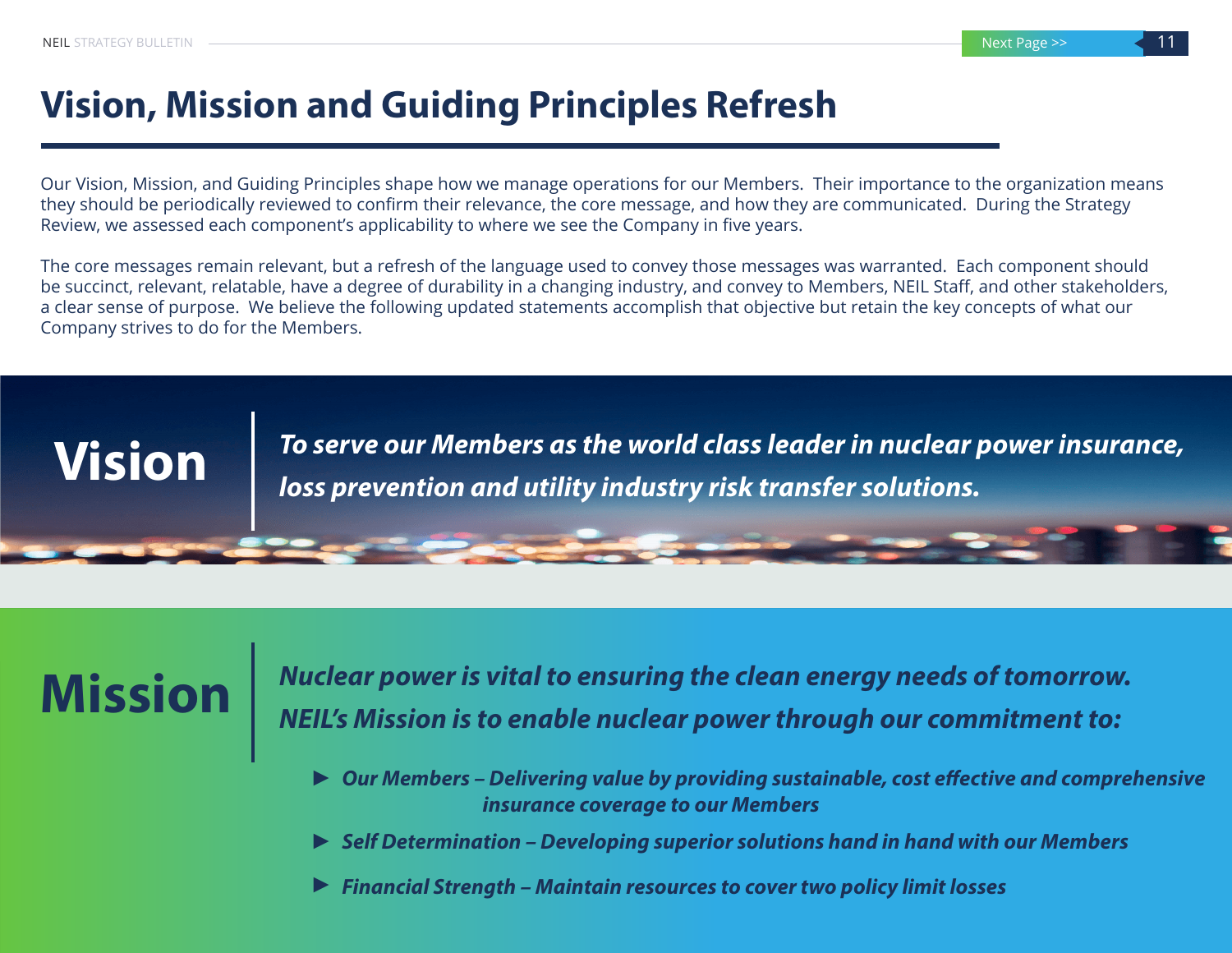Our Guiding Principles have been re-cast as "Core Values" and restated:

*future of yours. We demonstrate Mutuality through our Core Values: Mutuality is the cornerstone of our business. We invest our energy in the future of yours. We demonstrate Mutuality through our Core Values:*



In refreshing the Core Values, it is important from the outset to be clear on what each key term means to us as a Company.

**Excellence** – We seek excellence in all we do through our commitment to continuous improvement by an engaged, collaborative, and learning organization

**Integrity** – Doing the right thing in pursuit of our goals and obligations. We are committed to the highest level of transparency, integrity, and accountability in executing our responsibilities.

**Innovation** – We embrace change through our commitment to developing creative and cost-effective risk transfer solutions supported by an efficient operational framework.

**Inclusiveness** – We value teamwork and are committed to cultivating a diverse, equitable, and inclusive workforce. We encourage, respect, and welcome diverse thinking and experiences.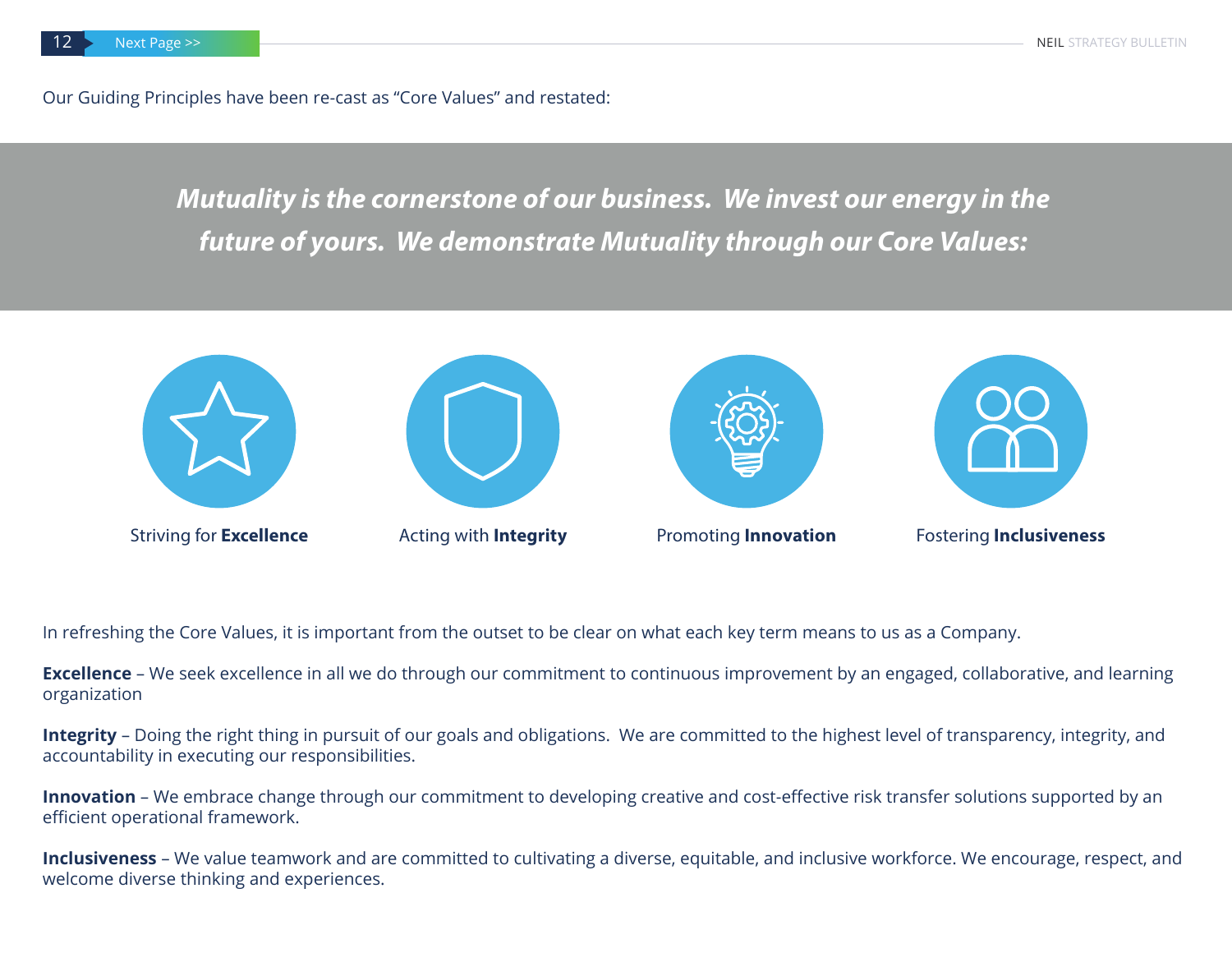## **Revised NEIL Logo**

When NEIL introduced its new circle logo in 2016, it was comprised of three ring-like symbols fitting together. The inner symbol represents the mutual commitment between NEIL and its Members. The middle circle represents the solid insurance protection provided by the mutual. The outer ring represented NEIL's five Guiding Principles. Our adoption of Excellence, Integrity, Innovation and Inclusiveness as the Company's four Core Values required us to revise the logo such that the outer ring is now comprised of four segments, each representing one of our Core Values. While the change is subtle, it is important that the components of our logo be current.